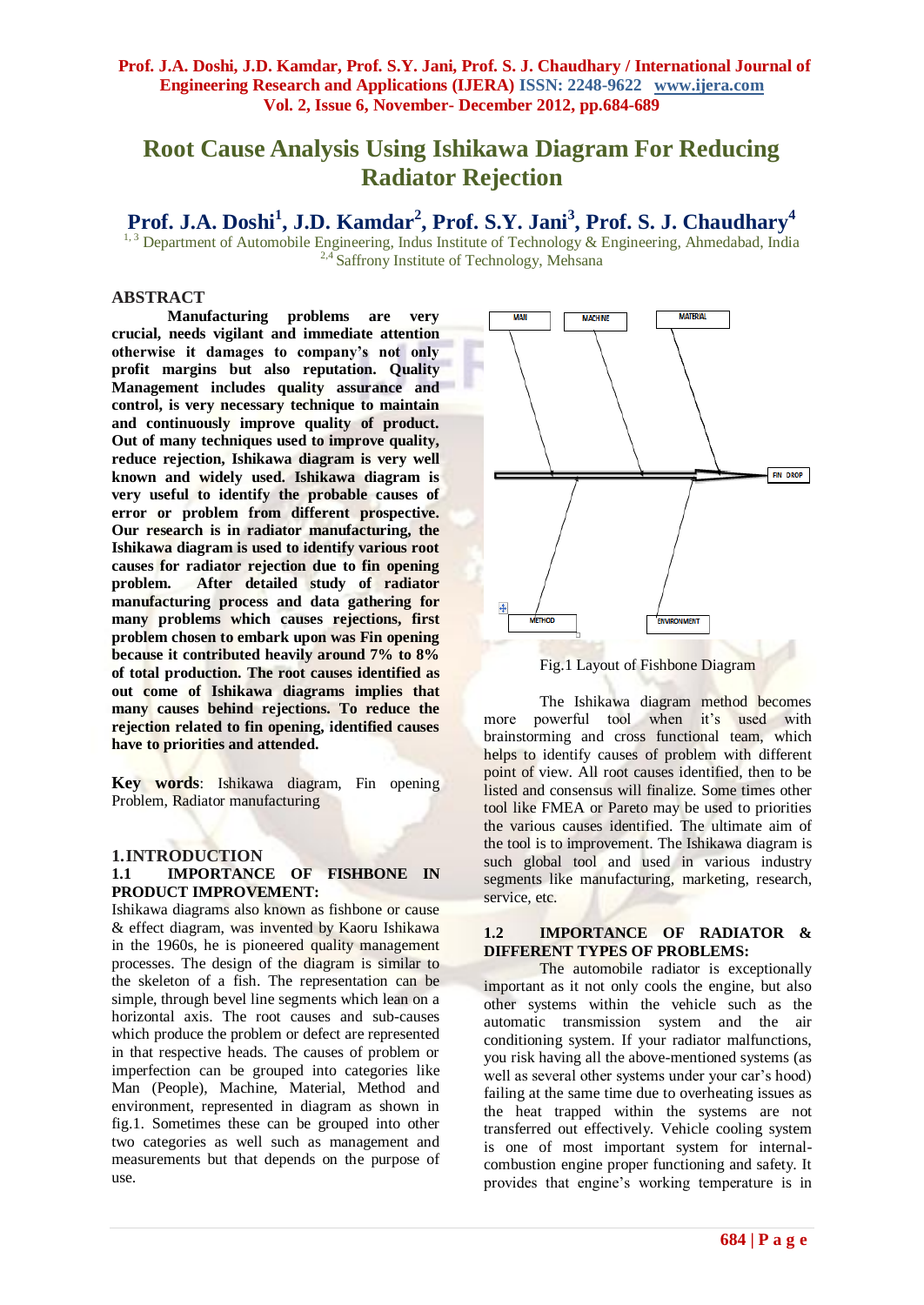permit limits and without breakdown components of car cooling system - radiator, it needs to reduce temperature in very short time and to prevent internal-combustion engine damage.



Fig. 2 – Radiator used in automobile - car

After studying different assembly and manufacturing processes in radiator manufacturing unit, it has been observed that many manufacturing issues contribute to the rejection online or final. Radiator are having problems related to fin opening like forming of fins are not proper, fins are not compressed properly and opened from both ends and others such as leakages from fin, rhombus problem, head plate leakage, improper brazing, etc.



Fig. 3 - Fin Opening Problem

## **2. RADIATOR MANUFACTURING STUDY & ANALYSIS:**

Radiator manufacturing, where three simultaneous processes are taking place namely fin making, core channel making, header plate making, assembly and brazing process follows the earlier processes. The process of manufacturing radiator comprise of 34 steps, starting from fin making to dispatch, as represented in below fig.4. Various symbols were used for graphical representation like

operation, transport, storage, delay, etc to make process flow easy to understand. The fin making and brazing are the two very important process of radiator manufacturing. The process parameters for each processes has to be defined and validated mainly for brazing. Also different process checks are defined. Fin making process followed in plant is machine based but more dependent on skill set, especially core building process.

## **3. DATA ANALYSIS OF RADIATOR MANUFACTURING – REJECTION:**

During the study and analysis of radiator manufacturing on floor, the various data had been collected related to rejection. The process had been monitored for six month and data for six month are collected in check sheet, namely Daily rejection report. The daily rejection report is outcome of the in process quality inspection, where daily inspection data are consolidated to monitor the different rejections. Common problems observed during six months along with percentage rejection are shown in table: 1. it is quite clear that problem of fin opening is in good amount and needs immediate attention. Other problems are also important but its contribution less to overall rejection. Also graphical comparison of various problems for six months is presented in Fig: 5 Rejection Analysis Graph.

The fig: 6 show the rejection analysis, comparison of fin opening rejection on monthly basis. The rejection pattern is directly proportional to the number of parts produced in month, in fact no trends is followed. Rejection remains between 7% & 8%, not increases or decreases with time. It means problem mostly remains with method followed, machine used or material used not related to environment.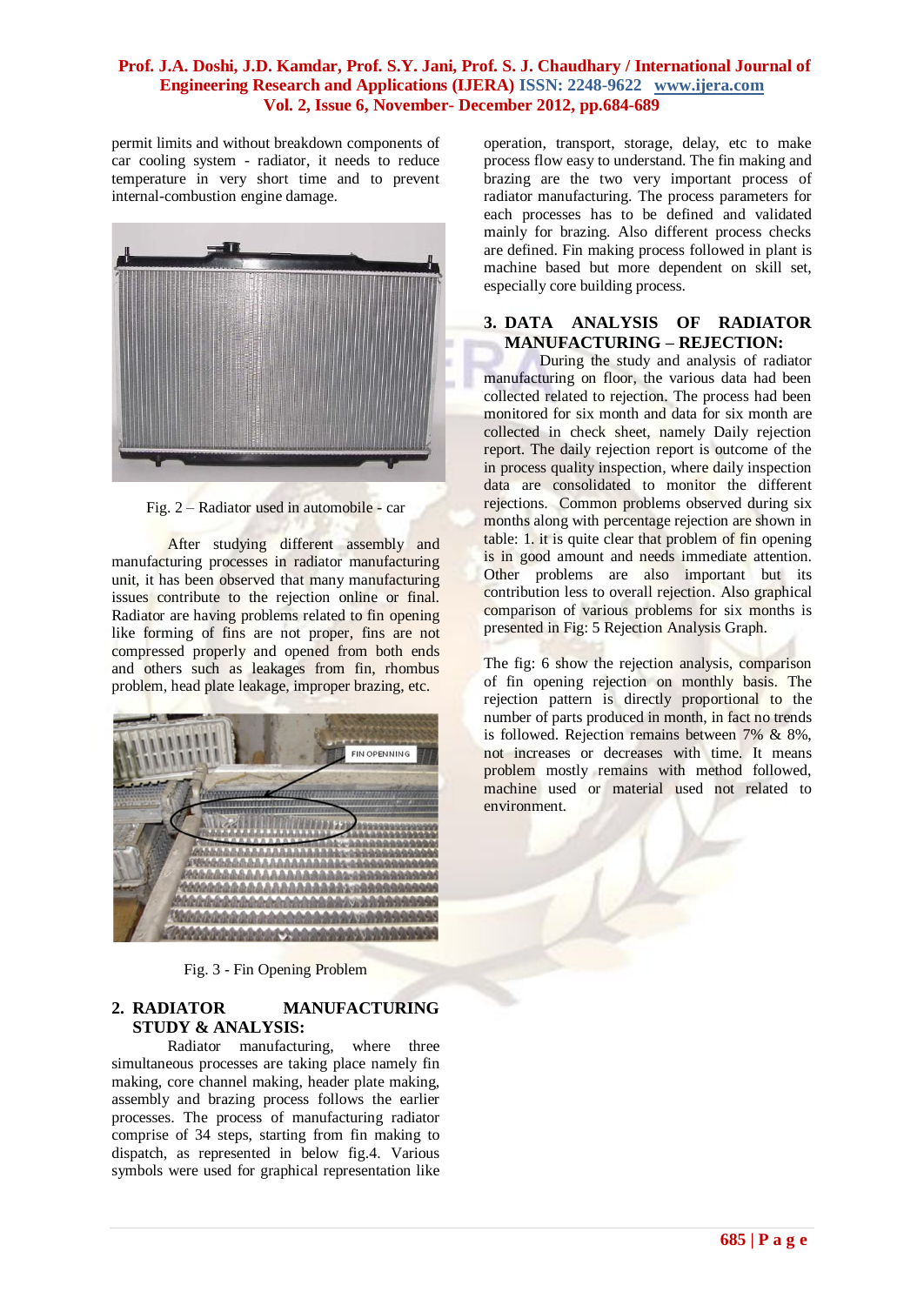| Legend:     |           |                |           |                |         |                                   |       |                                        |  |  |
|-------------|-----------|----------------|-----------|----------------|---------|-----------------------------------|-------|----------------------------------------|--|--|
|             | Operation |                |           | Transportation |         | Inspection                        | Delay | Storage                                |  |  |
| <b>STEP</b> | Operation | Transportation | nspection | Delay          | Storage | Description of Operation or Event |       | <b>Evaluation and Analysis Methods</b> |  |  |
| 010         |           |                |           |                |         | Receiving Material                |       | <b>Material Handling Instruction</b>   |  |  |
| 020         |           |                |           |                |         | Incoming Inspection               |       | Process Instructions                   |  |  |
| 030         |           |                |           |                |         | Material Storage in store         |       | <b>Material Handling Instruction</b>   |  |  |
| 040         |           | $\Rightarrow$  |           |                |         | <b>Fin Machine</b>                |       | <b>Material Handling Instruction</b>   |  |  |
| 050         |           |                |           |                |         | Fin Forming                       |       | <b>Process Instructions</b>            |  |  |
| 060         |           |                |           |                |         | Hourly inspetion                  |       | <b>Process Instructions</b>            |  |  |
| 070         |           | $\Rightarrow$  |           |                |         | <b>Transport in Core Assembly</b> |       | <b>Material Handling Instruction</b>   |  |  |
| 080         |           |                |           |                |         | <b>Core Channel</b>               |       | Process Instructions                   |  |  |
| 090         |           |                |           |                |         | Cut Blank size for Core channel   |       | <b>Process Instructions</b>            |  |  |
| 100         |           |                |           |                |         | inspection                        |       | Inspection Instructions                |  |  |
| 110         |           |                |           |                |         | Core Channel End cutting          |       | <b>Process Instructions</b>            |  |  |
| 120         |           | $\Rightarrow$  |           |                |         | inspection                        |       | <b>Inspection Instructions</b>         |  |  |
| 130         |           |                |           |                |         | Washing & Drying                  |       | <b>Process Instructions</b>            |  |  |
| 140         |           | $\Rightarrow$  |           |                |         | Transport parts to Core Assembly  |       | Material Handling Instruction          |  |  |
| 150         |           |                |           |                |         | <b>Tube Cutting</b>               |       | <b>Process Instructions</b>            |  |  |
| 160         |           |                |           |                |         | inspection                        |       | Inspection Instructions                |  |  |
| 170         |           | ⇨              |           |                |         | Transport parts to Core Assembly  |       | <b>Material Handling Instruction</b>   |  |  |
| 180         |           |                |           |                |         | Core Assembly                     |       | <b>Process Instructions</b>            |  |  |
| 190         |           | $\Rightarrow$  |           |                |         | <b>Transport parts to Barzing</b> |       | <b>Material Handling Instruction</b>   |  |  |
| 200         |           |                |           |                |         | Brazing                           |       | Material Handling Instruction          |  |  |
| 210         |           |                |           |                |         | Degreesing at 270°c               |       | <b>Process Instructions</b>            |  |  |
| 220         |           |                |           |                |         | Wet Fluxing                       |       | Process Instructions                   |  |  |
| 230         |           |                |           |                |         | Drying 250°c                      |       | Process Instructions                   |  |  |
| 240         |           |                |           |                |         | Brazing Zone 1,2,3.               |       | <b>Process Instructions</b>            |  |  |
| 250         |           |                |           |                |         | Cooling                           |       | Process Instructions                   |  |  |
| 260         |           |                |           |                |         | visual inspection                 |       | Inspection Instructions                |  |  |
| 270         |           | $\Rightarrow$  |           |                |         | Transport parts to final assembly |       | <b>Material Handling Instruction</b>   |  |  |
| 280         |           |                |           |                |         | Barzing welding at I/O Pipe       |       | Process Instructions                   |  |  |
| 290         |           | $\Rightarrow$  |           |                |         | <b>Transport parts to Testing</b> |       | Material Handling Instruction          |  |  |
| 300         |           |                |           |                |         | inspection                        |       | Inspection Instructions                |  |  |
| 310         |           |                |           |                |         | Packing Assembly                  |       | Process Instructions                   |  |  |
| 320         |           | $\Rightarrow$  |           |                |         | Transport parts to Store          |       | Material Handling Instruction          |  |  |
| 330         |           |                |           |                |         | Storage                           |       | Material Handling Instruction          |  |  |
| 340         |           |                |           |                |         | Dipatch Product                   |       | Process Instructions                   |  |  |

Fig: 4 Radiator Manufacturing Process flow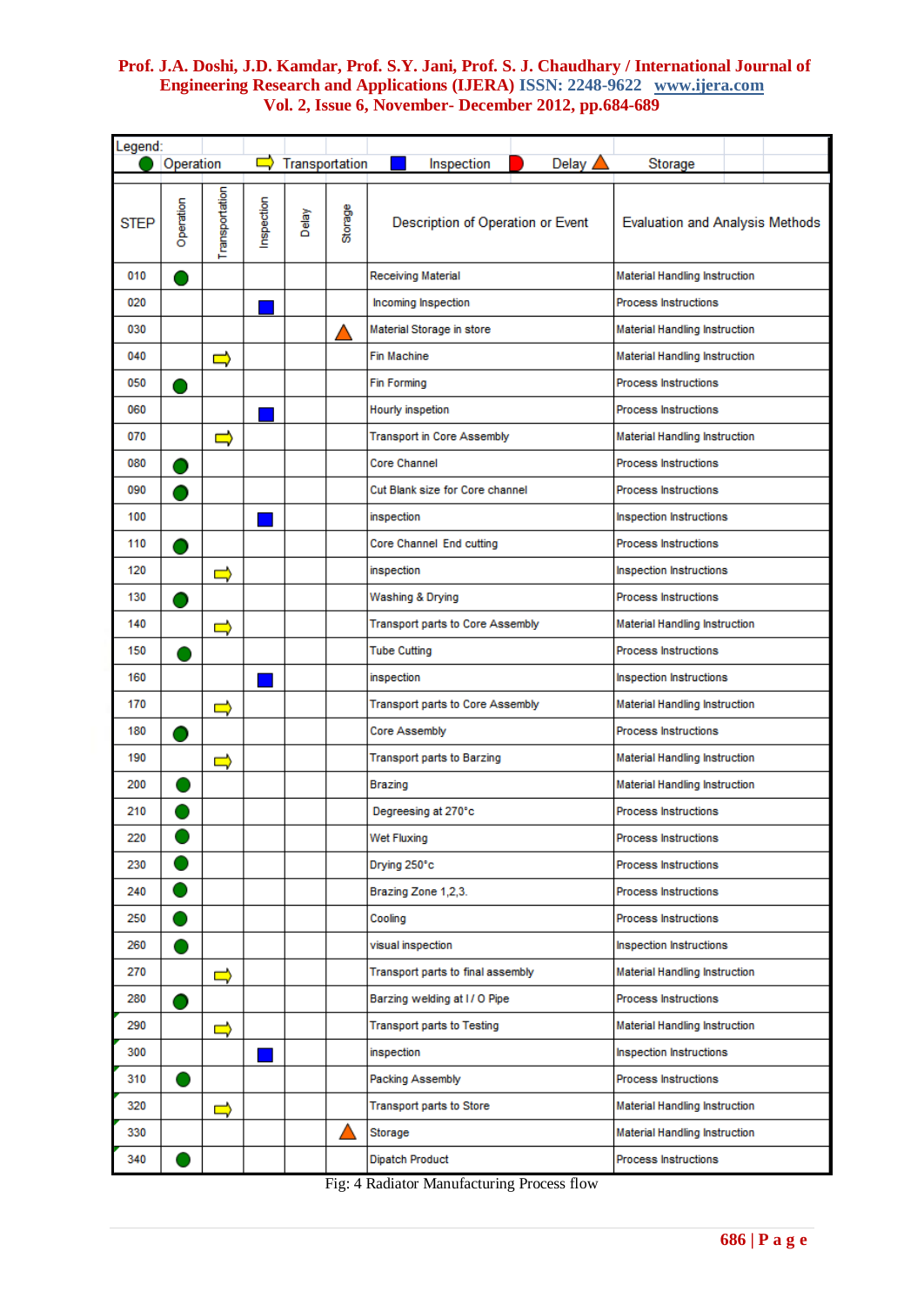| Month     | <b>FIN OPENING</b> | <b>RHOMBUS</b><br><b>PROBLEM</b> | <b>FIN</b><br>LEVEL<br><b>PROBLEM</b> | <b>IMPROPER</b><br><b>BRAZING</b> | <b>SCRAP</b> |
|-----------|--------------------|----------------------------------|---------------------------------------|-----------------------------------|--------------|
| $Jan-12$  | 7.18%              | 3.27%                            | 2.91%                                 | 0.70%                             | 0.82%        |
| $Feb-12$  | 7.76%              | 3.74%                            | 2.97%                                 | 1.01%                             | 0.81%        |
| $Mar-12$  | 7.45%              | 2.96%                            | 2.90%                                 | 0.88%                             | 1.10%        |
| Apr- $12$ | 8.11%              | 3.89%                            | 2.89%                                 | 0.67%                             | $0.97\%$     |
| $May-12$  | 7.10%              | 3.04%                            | 2.79%                                 | 0.34%                             | 0.81%        |
| $Jun-12$  | 7.62%              | 3.66%                            | 2.91%                                 | 0.94%                             | 0.82%        |



Table: 1 – Overall Rejection Data



Fig: 6 – Fin Opening Rejection Analysis Graph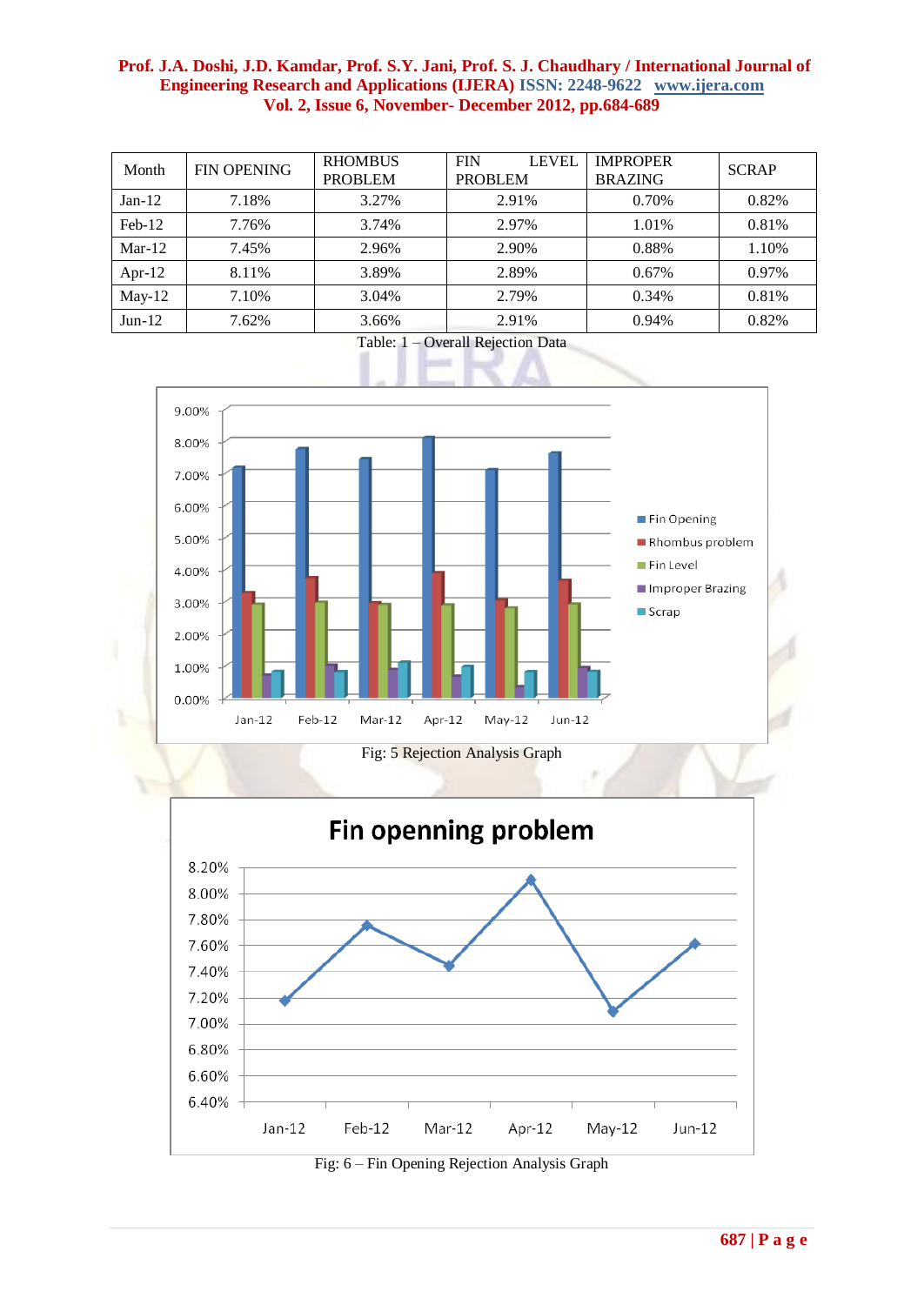### **4. PROBLEM ANALYSIS THROUGH ISHIKAWA DIAGRAM**

The fin opening problem had been area of concern along with others mentioned above. To identify the root causes of fin opening problem and to come to the accurate conclusion, systematic approach of Ishikawa diagram technique has been implemented. The different root causes are described in fig: 7 by Ishikawa diagram for fin opening problem. The causes are identified in relations to People, Machine, Material, Methods (Procedures) and Environment factors. The various reasons which can be contribute

to the problem of fin opening are unskilled labor, lack of training ,attitude towards working can effect over all quality of work from manpower resource, there are also significant impact on machine power by improper clamping, wear due to non lubrication, reduction in efficiency due to depreciation etc.



# Fig: 7 – Ishikawa Diagram

Each causes itself must be a desirable or undesirable impact characterized by its effect produced so a special attention also given to material related causes like height variation in fin, uneven fin thickness, material hardening problem etc. Most of the times improper operating methods of assembly line also lead fin separation. Following root causes have been identified by Ishikawa diagram. The causes and their contribution to the problem are also calculated based on the experience and product knowledge.